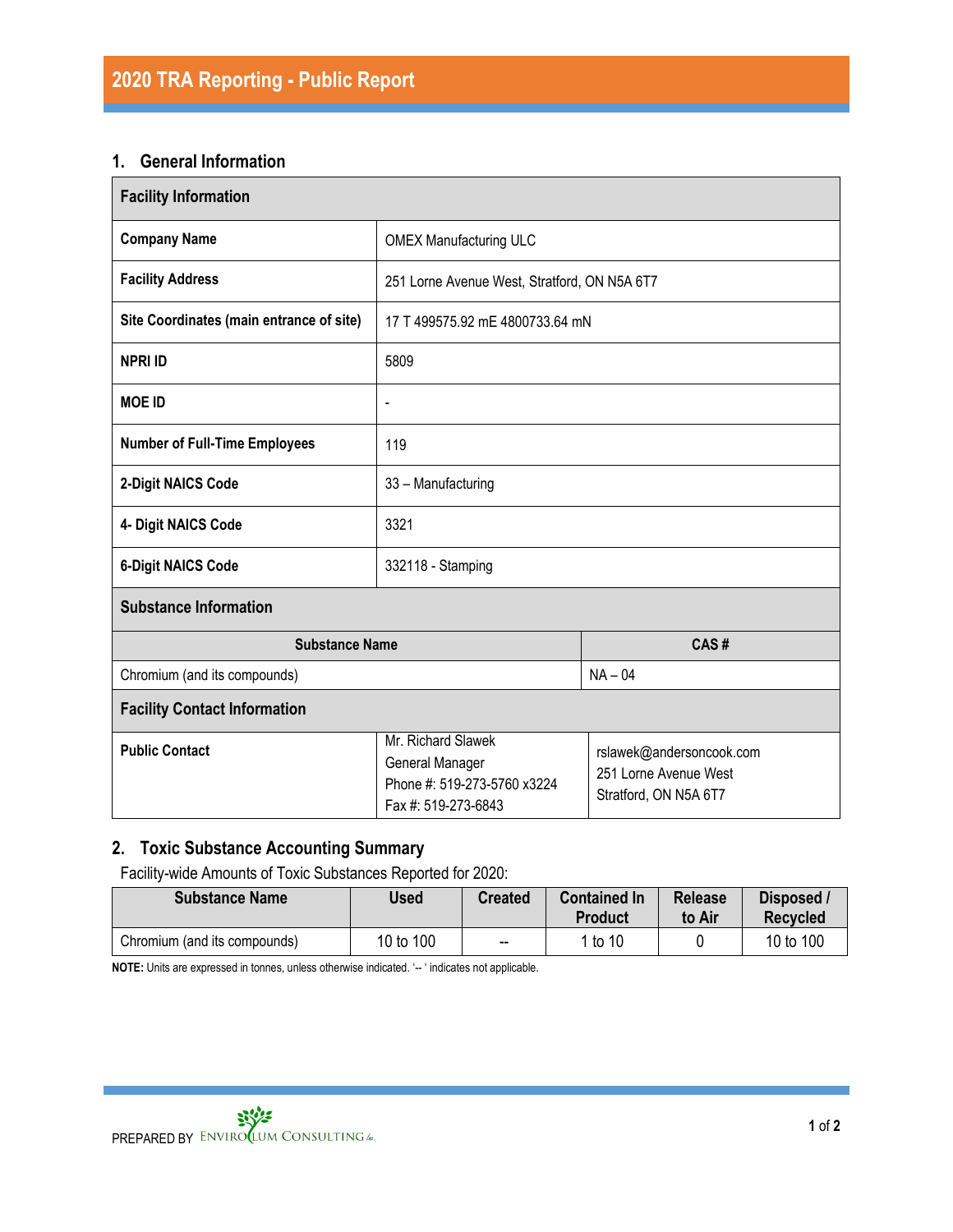## **3. Quantification Comparison to Previous Year**

|                                  | <b>Unit</b> | 2020      | 2019      | Change<br>(Unit)         | Change<br>$(\%)$                      | <b>Rationale for Change</b> |
|----------------------------------|-------------|-----------|-----------|--------------------------|---------------------------------------|-----------------------------|
| Used                             | Tonnes      | 10 to 100 | 10 to 100 | 1 to 10                  | 442.7                                 | Decrease in production.     |
| Created                          |             |           |           |                          |                                       |                             |
| Contained In Product             | Tonnes      | 1 to 10   | 1 to 10   | 1 to 10                  | 442.7                                 |                             |
| Release to Air                   | Tonnes      | 0         | 0         | 0                        | 0                                     |                             |
| Release to Water                 | --          | --        |           | --                       | --                                    |                             |
| On-site Disposal                 | --          | --        | --        | $\overline{\phantom{a}}$ | $\hspace{0.05cm}$ – $\hspace{0.05cm}$ |                             |
| <b>Transferred for Disposal</b>  |             |           |           |                          |                                       |                             |
| <b>Transferred for Recycling</b> | Tonnes      | 10 to 100 | 10 to 100 | 1 to 10                  | $\downarrow$ 15.0                     | Decrease in production.     |

3.1 Chromium (and its compounds)

# **4. Objectives**

OMEX Mfg ULC does not intend to reduce the use of chromium and its compounds since it is a component of the metals used as per customer quality standard requirements.

## **5. Progress in Implementing Plan**

This section does not apply since no feasible reduction options are available for implementation at this time.

For information on on-site releases from the facility, as well as disposal and off-site recycling information please refer to National Pollutant Release Inventory's website: [http://www.ec.gc.ca/inrp-npri/.](http://www.ec.gc.ca/inrp-npri/)

# **6. Highest Ranking Certification**

As of July 20, 2021, I, Richard Slawek, certify that I have read the reports on the toxic substance reduction plans for the toxic substances referred to below and am familiar with their contents, and to my knowledge the information contained in the reports is factually accurate and the reports comply with the Toxics Reduction Act, 2009 and Ontario Regulation 455/09 (General) made under that Act.

*Chromium (and its compounds)*

*x\_(official signed copy located on-site)\_\_\_\_\_ Richard Slawek President/General Manager OMEX Manufacturing ULC*